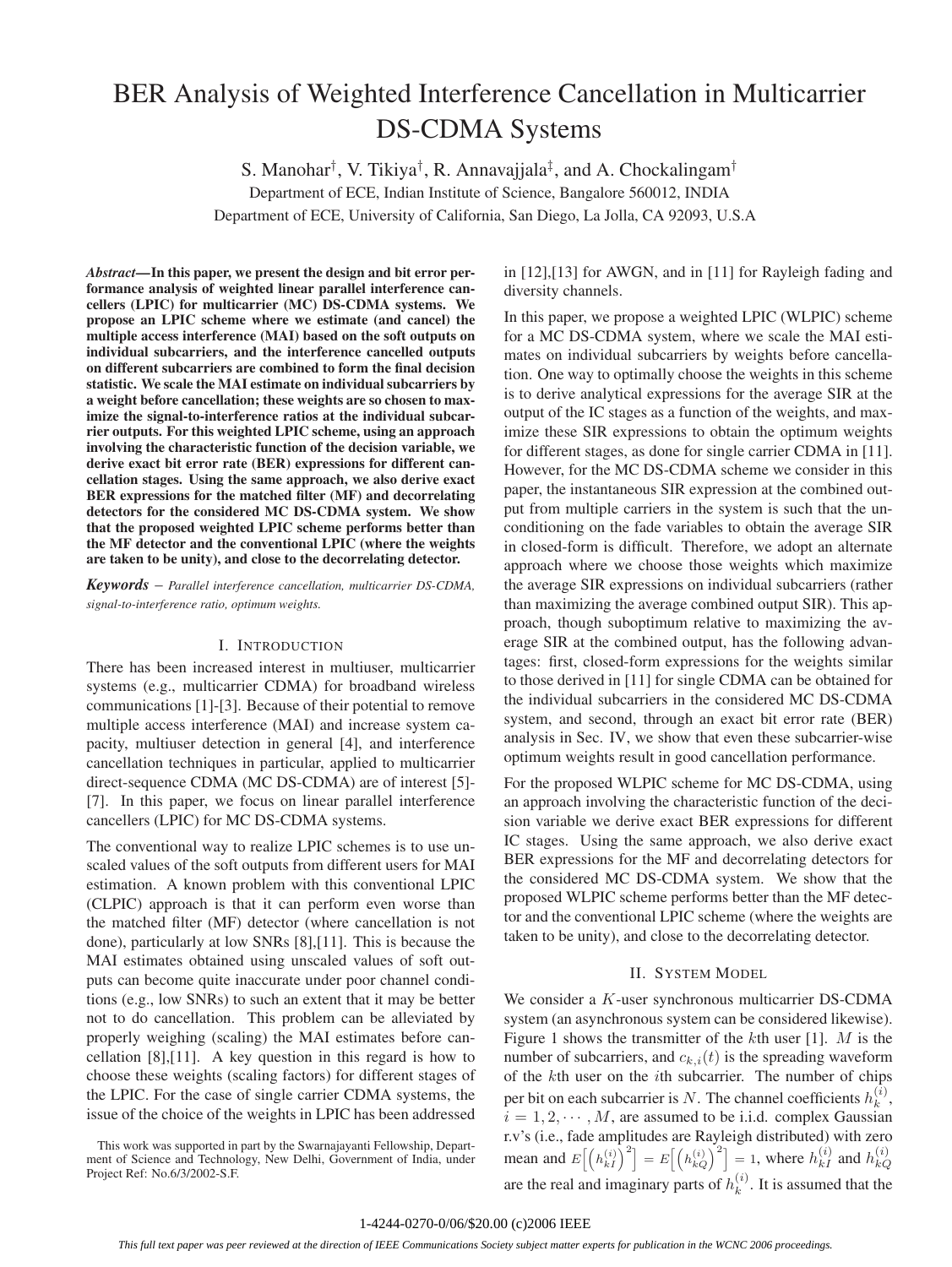

Fig. 1. Multicarrier DS-CDMA transmitter of kth user

channel is frequency non-selective on each subband and fades are independent from one subband to the other. The MC DS-CDMA receiver with the proposed weighted LPIC scheme is shown in Fig. 2. Let  $\mathbf{y}^{(i)} = (y_1^{(i)}, y_2^{(i)}, ..., y_K^{(i)})^T$ , where T denotes the trans-

pose operator, denote the K-length received signal vector on the *i*th subcarrier; i.e.,  $y_k^{(i)}$  is the output of the *k*th user's matched filter on the *i*th subcarrier. Assuming that the intercarrier interference is negligible, the  $K$ -length received signal vector on the *i*th subcarrier  $y^{(i)}$  can be written in the form

$$
y^{(i)} = C^{(i)}H^{(i)}b + n^{(i)}, \qquad (1)
$$

where  $\mathbf{C}^{(i)}$  is the  $K \times K$  cross-correlation matrix on the *i*th subcarrier, given by

$$
\mathbf{C}^{(i)} = \begin{bmatrix} 1 & \rho_{12}^{(i)} & \cdots & \rho_{1K}^{(i)} \\ \rho_{21}^{(i)} & 1 & \cdots & \rho_{2K}^{(i)} \\ \vdots & \vdots & \ddots & \vdots \\ \rho_{K1}^{(i)} & \rho_{K2}^{(i)} & \cdots & 1 \end{bmatrix}, \qquad (2)
$$

where  $\rho_{l}^{(i)}$  is the correlation coefficient between the signature waveforms of the  $l$ th and the  $j$ th users on the  $i$ th subcarrier.  $\mathbf{H}^{(i)}$  represents the *K*×*K* channel coefficient matrix, given by

$$
\mathbf{H}^{(i)} = diag\Big\{h_1^{(i)}, h_2^{(i)}, \cdots, h_K^{(i)}\Big\}.
$$
 (3)

The K-length data vector **b** is given by

$$
\mathbf{b} = \begin{bmatrix} A_1b_1 & A_2b_2 & \cdots & A_Kb_K \end{bmatrix}^T, \qquad (4)
$$

where  $A_k$  denotes the transmit amplitude and  $b_k \in \{+1, -1\}$ denotes the data bit of the kth user, and  $[\cdot]^T$  denotes the transpose operator. The K-length noise vector  $\mathbf{n}^{(i)}$  is given by

$$
\mathbf{n}^{(i)} = \begin{bmatrix} (n_1^{(i)})^* & (n_2^{(i)})^* & \cdots & (n_K^{(i)})^* \end{bmatrix}^H, \quad (5)
$$

where  $n_k^{(i)}$  denotes the additive noise component of the kth user on the *i*th subcarrier, which is assumed to be complex Gaussian with zero mean with  $E[n_k^{(i)}(n_j^{(i)})^*]=2\sigma^2$  when  $j = k$  and  $2\sigma^2 \rho_{ki}^{(i)}$  when  $j \neq k$ . Here,  $[\cdot]^H$  denotes the Hermitian operator and (·)<sup>∗</sup> denotes the complex conjugate.

### III. WEIGHTED LPIC SCHEME FOR MC DS-CDMA

In the proposed weighted LPIC scheme, we cancel weighted estimates of the MAI on individual subcarriers, and the interference cancelled outputs from all the subcarriers are combined to form the combined decision statistic. The interference cancellation performed on the *i*th subcarrier in the *mth* stage is explained as follows.



Fig. 2. Multicarrier DS-CDMA receiver with weighted LPIC

#### *A. Interference Cancellation on* i*th Subcarrier in Stage-*m

The estimate of the MAI from the *j*th interfering user to the desired user k on the *i*th subcarrier in the *mth* cancellation stage is scaled by a factor  $w_{ik}^{(i),(m)}$  before cancellation. Specifically, the estimate of the MAI from the  $j$ th interfering user to the desired user k on the *i*th subcarrier in stage-m,  $m > 1$ , is obtained by multiplying  $y_j^{(i),(m-1)}$  with  $\rho_{jk}^{(i)}$  for all  $j \neq j$ k and summing them up, where  $y_j^{(i),(m-1)}$  is the jth interfering user's soft output at the  $(m - 1)$ th stage. That is,  $\sum_{j \neq k} w_{jk}^{(i),(m)} \rho_{jk}^{(i)} y_j^{(i),(m-1)}$  is the weighted MAI estimate on the *i*th subcarrier in stage- $m$  for the desired user  $k$ . Accordingly, the mth stage interference cancelled output on the *i*th subcarrier for the desired user k,  $y_k^{(i),(m)}$ , is given by

$$
y_k^{(i),(m)} = y_k^{(i),(1)} - \sum_{j=1,\,j\neq k}^K w_{jk}^{(i),(m)} \rho_{jk}^{(i)} y_j^{(i),(m-1)}.
$$
 (6)

Note that both the conventional LPIC as well as the MF detector become special cases of the above weighted LPIC for  $w_{jk}^{(i),(m)} = 1, \forall i, j, m$  and  $w_{jk}^{(i),(m)} = 0, \forall i, j, m$ , respectively. All the subcarrier outputs of the desired user are then coherently combined to get the combined output,  $y_k^{(m)}$ , as

$$
y_k^{(m)} = \sum_{i=1}^{M} \left( h_k^{(i)} \right)^* y_k^{(i),(m)}.
$$
 (7)

The bit decision at the  $m$ -th stage output is then obtained as

$$
\hat{b}_k^{(m)} = \text{sgn}\left(\text{Re}\left(y_k^{(m)}\right)\right). \tag{8}
$$

The optimum choice of the weights  $w_{ik}^{(i),(m)}$  can be made based on maximizing the average SIR at the combined output. However, the instantaneous SIR expression at the combined output from the multiple carriers in the system is such that the unconditioning on the fade variables to obtain the average SIR in closed-form is difficult. Therefore, we adopt an alternate approach where we choose those weights which maximize the average SIR expressions on individual subcarriers (rather than maximizing the average combined output SIR).

*Average SIR at the 2nd Stage* i*th Subcarrier Output:* Following similar analytical steps in [11], we obtain an exact closedform expression for the average SIR at the 2nd stage interference cancelled output on the ith subcarrier of the desired user  $k, \overline{SIR}_k^{(i),(2)}$ , as follows.

From (6), the weighted interference cancelled output of the second stage (i.e.,  $m = 2$ ) for the desired user k on the *i*th subcarrier can be written as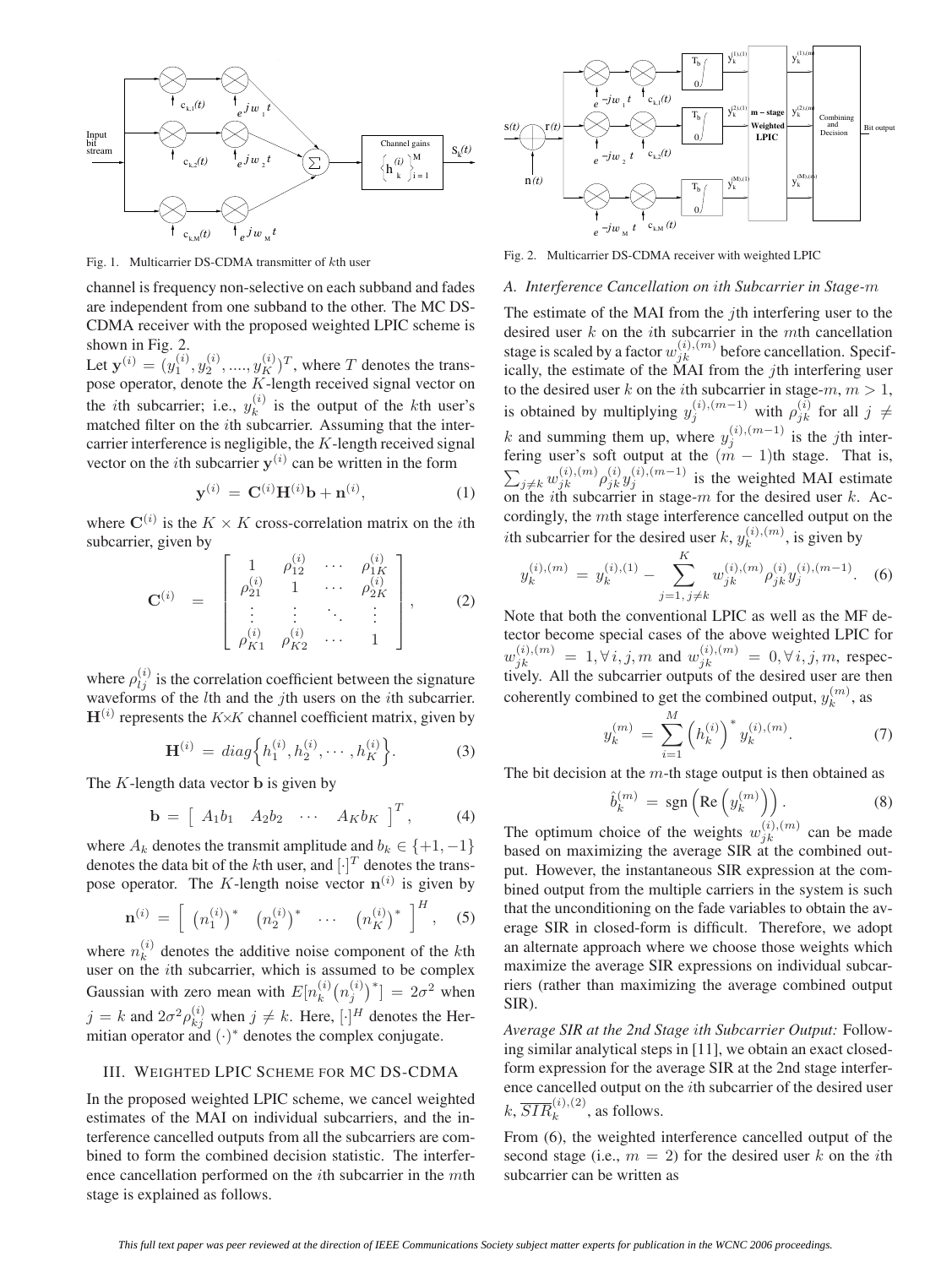$$
y_k^{(i),(2)} = A_k b_k h_k^{(i)} \left( 1 - \sum_{j=1, j \neq k}^K w_{jk}^{(i),(2)} (\rho_{jk}^{(i)})^2 \right) + I_{(i,2)} + N_{(i,2)},
$$
  
where (9)

$$
I_{(i,2)} = \sum_{j=1, j \neq k}^{K} \left(1 - w_{jk}^{(i),(2)}\right) A_j b_j h_j^{(i)} \rho_{jk}^{(i)}
$$

$$
- \sum_{j=1, j \neq k}^{K} w_{jk}^{(i),(2)} \rho_{jk}^{(i)} \sum_{l=1 \atop l \neq j,k}^{K} \rho_{lj}^{(i)} A_l b_l h_l^{(i)}, (10)
$$

$$
N_{(i,2)} = n_k^{(i)} - \sum_{j=1, j \neq k}^{K} w_{jk}^{(i),(2)} \rho_{jk}^{(i)} n_j^{(i)}.
$$
 (11)

The terms  $I_{(i,2)}$  and  $N_{(i,2)}$  in (9) represent the interference and noise terms introduced in the 2nd stage ith subcarrier output due to imperfect cancellation in using the soft output values from the first (i.e., MF) stage. Since  $h$ 's and  $n$ 's are independent complex Gaussian, both  $I_{(i,2)}$  and  $N_{(i,2)}$  are linear combinations of Gaussian r.v's with zero mean. The variances of  $I_{(i,2)}$  and  $N_{(i,2)}$  can hence be obtained as follows.

$$
\sigma_{N_{(i,2)}}^2 = E[N_{(i,2)}N_{(i,2)}^*] = 2\sigma^2 \left(1 - 2\sum_{\substack{j=1 \ j \neq k}}^K w_{jk}^{(i),(2)} \left(\rho_{jk}^{(i)}\right)^2 + \sum_{\substack{l=1 \ l \neq k}}^K w_{lk}^{(i),(2)} \rho_{lk}^{(i)} \sum_{\substack{j=1 \ j \neq k}}^K w_{jk}^{(i),(2)} \rho_{jk}^{(i)} \rho_{jl}^{(i)}\right),
$$
(12)

where we have used  $E[n_k^{(i)}(n_j^{(i)})^*] = 2\sigma^2 \rho_{ki}^{(i)}$ , for  $j \neq k$ and  $2\sigma^2$  for  $j = k$ .

To derive  $\sigma_{I_{(i,2)}}^2$ , note that  $I_{(i,2)}$  in (10) can be rearranged in the form

$$
I_{(i,2)} = \sum_{l=1, l \neq k}^{K} A_l b_l h_l^{(i)} \left( \left( 1 - w_{lk}^{(i),(2)} \right) \rho_{lk}^{(i)} - \sum_{\substack{j=1 \ j \neq k, l}}^{K} w_{jk}^{(i),(2)} \rho_{jk}^{(i)} \rho_{jl}^{(i)} \right),
$$
\n(13)

and hence  $\sigma_{I_{(i,2)}}^2 = E[I_{(i,2)}I_{(i,2)}^*]$  can be obtained as

$$
\sigma_{I_{(i,2)}}^2 = \sum_{l=1,\ l \neq k}^K 2A_l^2 \left( \left( 1 - w_{lk}^{(i),(2)} \right) \rho_{lk}^{(i)} - \sum_{\substack{j=1 \ i \neq k,l}}^K w_{jk}^{(i),(2)} \rho_{jk}^{(i)} \rho_{jl}^{(i)} \right)^2.
$$
 (14)

From  $(6)$ ,  $(12)$ , and  $(14)$  the average SIR at the 2nd stage *i*th subcarrier output can be written as

$$
\overline{SIR}_{k}^{(i),(2)} = \frac{2A_{k}^{2} \left(1 - \sum_{\substack{j=1 \ j \neq k}}^{K} w_{jk}^{(i),(2)} \left(\rho_{jk}^{(i)}\right)^{2}\right)^{2}}{\sigma_{I_{(i,2)}}^{2} + \sigma_{N_{(i,2)}}^{2}}.
$$
 (15)

*Weights for 2nd Stage* i*th Subcarrier in Closed-form*: The optimum values of  $w_{ik}^{(i),(2)}$ ,  $j = 1, 2, \cdots, K$ ,  $j \neq k$  can be found by numerically maximizing the average SIR expression in (15). However, the time complexity of this numerical optimization is large for large  $K$ . A less complex optimization is possible if all other users' interference is weighed equally (yet optimally in terms of maximizing the average SIR) in a given stage, i.e., all other users' interference is weighed by the same weight  $w_k^{(i),(2)}$ . Indeed, the optimum weights for this scheme,  $w_{k,out}^{(i),(2)}$ , can be obtained in closed-form, by differentiating (15) w.r.t  $w_k^{(i),(2)}$  and equating to zero, as

$$
w_{k,opt}^{(i),(2)} = \frac{c_1(1-a_1) + e_1}{-a_1(c_1 + e_1) + c_1 + d_1 + 2e_1 - \sigma^2(a_1^2 - f_1)},
$$
 (16)

where

$$
a_{1} = \sum_{\substack{j=1 \ i \neq k}}^{K} \left(\rho_{jk}^{(i)}\right)^{2}, \quad c_{1} = \sum_{\substack{l=1 \ l \neq k}}^{K} A_{l}^{2} \left(\rho_{lk}^{(i)}\right)^{2},
$$

$$
d_{1} = \sum_{\substack{l=1 \ l \neq k}}^{K} A_{l}^{2} \left(\sum_{\substack{j=1 \ j \neq k,l}}^{K} \rho_{jk}^{(i)} \rho_{lj}^{(i)}\right)^{2}, f_{1} = \sum_{\substack{j=1 \ j \neq k}}^{K} \rho_{jk}^{(i)} \sum_{\substack{l=1 \ l \neq k}}^{K} \rho_{lj}^{(i)} \rho_{lk}^{(i)},
$$

$$
e_{1} = \sum_{\substack{l=1 \ l \neq k}}^{K} A_{l}^{2} \rho_{lk}^{(i)} \sum_{\substack{j=1 \ j \neq k,l}}^{K} \rho_{jk}^{(i)} \rho_{lj}^{(i)}.
$$

*Note:* Following similar steps in the above for the 2nd stage, exact closed-form expressions for the average SIR and weights on the *i*th subcarrier for the 3rd stage (i.e.,  $m = 3$ ) can be obtained [11]. Similar derivations can be carried out for stages beyond the third stage  $(m > 3)$  as well. However, we have restricted our derivation only up to the 3rd stage as most cancellation benefit is found to realized with  $m = 3$ , and adding more stages typically results in marginal improvement in performance with added complexity.

Interference cancellation is done on each subcarrier using the optimum weights derived above. The interference cancelled outputs on all the subcarriers are then combined, and the combined signal output vector,  $\hat{y}_{wlpic}$ , can be written as

$$
\hat{\mathbf{y}}_{wlpic} = \sum_{i=1}^{M} (\mathbf{H}^{(i)})^H (\mathbf{y}^{(i),(1)} - \mathbf{W}^{(i),(m)} (\mathbf{C}^{(i)} - \mathbf{I}) \mathbf{y}^{(i),(m-1)}), (17)
$$

where  $y^{(i),(1)}$  is the output vector of the 1st stage (i.e., MF stage) given by (1), **I** denotes the identity matrix of size  $K \times$ K, and  $\mathbf{W}^{(i),(m)}$  denotes the optimum weight matrix on the *i*th subcarrier for the  $m$ th stage, given by

$$
\mathbf{W}^{(i),(m)} = diag\left\{w_{1,opt}^{(i),(m)}, w_{2,opt}^{(i),(m)}, \cdots, w_{K,opt}^{(i),(m)}\right\}.
$$
 (18)

The bit estimate for the kth user at the mth stage output is

$$
\widehat{b}_k = \operatorname{sgn}\left(\mathbf{e}_k^T \operatorname{Re}(\widehat{\mathbf{y}}_{\text{wlpic}})\right), \tag{19}
$$

where  $\mathbf{e}_k$  is a unit vector with a 1 in the kth position and 0 otherwise.

#### IV. BER ANALYSIS

In this section, using an approach involving the characteristic function of the decision variable, we derive exact BER expressions for the desired user at the outputs of the different stages of the weighted LPIC scheme for MC DS-CDMA proposed in the previous section. Taking user 1 as the desired user, the bit decision for the desired user is given by

$$
\widehat{b}_1 = \text{sgn}\Big(e_1^T \text{Re}\big(\widehat{\mathbf{y}}_{wlpic}\big)\Big) = \text{sgn}\left(\text{Re}\left(y_1^{(m)}\right)\right). \quad (20)
$$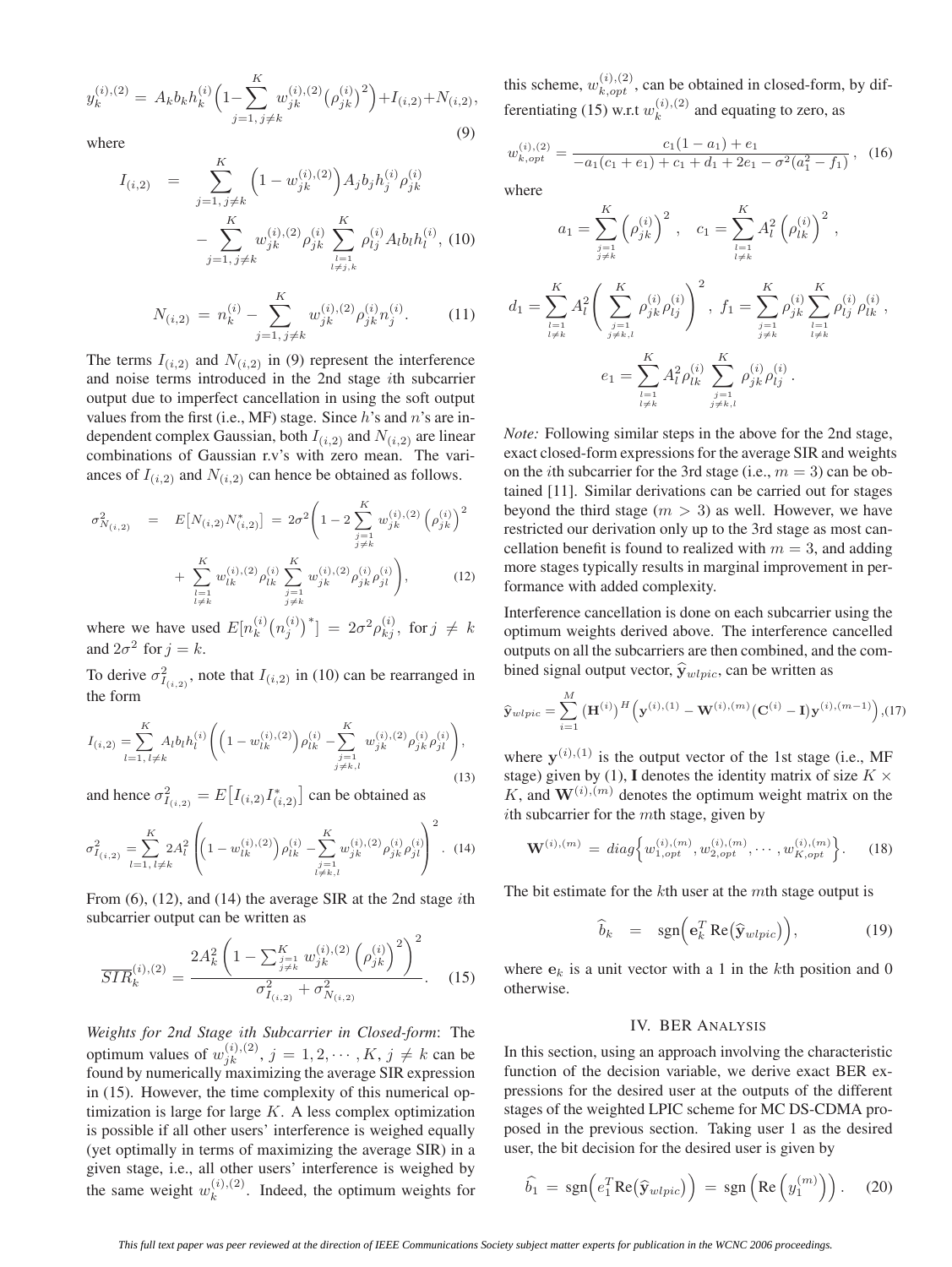| ${\bf B}^{(i)}(q,j) =$                                                             |                                   |
|------------------------------------------------------------------------------------|-----------------------------------|
| $\left(1-w_1^{(i),(m)}\sum_{l=2}^K {\left(\rho_{l1}^{(i)}\right)}^2\right)A_1b_1$  | for $q = j = 1$                   |
| $\frac{1}{2}\left[(1-w_1^{(i),(m)})\rho_{1j}^{(i)}A_j\right]$                      | for $q = 1, j = 2, , K$           |
| $-w_1^{(i),(m)}A_j\sum_{l=1,l\neq j,1}^K \rho_{l1}^{(i)}\rho_{lj}^{(i)}\Big b_j$   |                                   |
| $\frac{1}{2}\left(1-w_1^{(i),(m)}\right)\rho_{1q}^{(i)}A_q$                        | for $q = 2, , K, j = 1$           |
| $-w_1^{(i),(m)}A_q \sum_{l=1,l\neq q,1}^K \rho_{l1}^{(i)} \rho_{lq}^{(i)}\Big b_q$ |                                   |
| $\frac{1}{2}$                                                                      | for $q = K + 1$ , $j = 1$ ,       |
|                                                                                    | and $j = K + 1, q = 1$            |
| $-\frac{1}{2}w_1^{(i),(m)}\rho_{(q-K)1}^{(i)}$                                     | for $q = K + 2, \ldots 2K, i = 1$ |
| $-\frac{1}{2}w_1^{(i),(m)}\rho_{(j-K)1}^{(i)}$                                     | for $i = K + 2, \ldots 2K, q = 1$ |
| $\Omega$                                                                           | otherwise                         |

TABLE I

 $\mathbf{B}^{(i)}$  matrix of size  $2K \times 2K$  for the 2nd stage of the WLPIC.

We note that the real part of  $y_1^{(m)}$  (i.e., the decision variable of the desired user at the mth stage output) can be written in the form [14]

$$
\operatorname{Re}\left(y_1^{(m)}\right) = \mathbf{V}^H \mathbf{Q} \mathbf{V},\tag{21}
$$

where the vector  $V$  is given by

$$
\mathbf{V}_{2MK\times 1} = \begin{bmatrix} (\mathbf{h_1}^{(1)})^* & \cdots & (\mathbf{h_K}^{(1)})^* & (\mathbf{n_1}^{(1)})^* & \cdots & (\mathbf{n_K}^{(1)})^* \\ \cdots & (\mathbf{h_1}^{(M)})^* & \cdots & (\mathbf{h_K}^{(M)})^* & (\mathbf{n_1}^{(M)})^* & \cdots & (\mathbf{n_K}^{(i)})^* \end{bmatrix}^H,
$$

and the **Q** matrix is given by

$$
\mathbf{Q}_{2MK\times2MK} = \left[ \begin{array}{cccc} \mathbf{B}^{(1)} & \mathbf{0} & \cdots & \mathbf{0} \\ \vdots & \ddots & \vdots \\ \mathbf{0} & \cdots & \mathbf{0} & \mathbf{B}^{(M)} \end{array} \right].
$$
 (22)

The  $\mathbf{B}^{(i)}$  matrix of size  $2K \times 2K$  for the 2nd (i.e.,  $m = 2$ ) and 3rd (i.e.,  $m = 3$ ) stages of the weighted LPIC can be written as shown in Tables I and II, respectively. The correlation matrix of **V** is given by

$$
\mathbf{L}_{2MK\times 2MK} = \begin{bmatrix} \mathbf{L}^{(1)} & \mathbf{0} & \cdots & \mathbf{0} \\ \vdots & \ddots & \vdots \\ \mathbf{0} & \cdots & \mathbf{0} & \mathbf{L}^{(M)} \end{bmatrix}, \qquad (23)
$$

where the  $\mathbf{L}^{(i)}$  matrix of size  $2K \times 2K$  is given by

$$
\mathbf{L}_{2K \times 2K}^{(i)} = \begin{bmatrix} 2\mathbf{I}_{K \times K} & \mathbf{0} \\ \mathbf{0} & 2\sigma^2 \mathbf{C}^{(i)} \end{bmatrix}.
$$
 (24)

The characteristic function of (21) can be obtained as [14]

$$
\psi(i\omega) = \prod_{j=1}^{P} \frac{1}{1 - i\omega\lambda_j},\tag{25}
$$

where  $\lambda_i$ 's are the eigen values of the matrix **LQ** and P is the number of eigen values of **LQ**.

The bit error analysis of the decision rule in (20) can be carried out by conditioning with respect to the transmitted bits (in matrix **Q**) and the channel coefficients (in vector **V**). Also, the binary coefficients corresponding to the transmitted bits in the above can be dropped since they do not affect the distribution of the decision variable. Hence, from (25), we get the average bit error probability as

$$
P_e^{(m)} = \frac{1}{2\pi} \int_{-\infty}^0 \int_{-\infty}^{\infty} \left( \prod_{j=1}^P \frac{1}{1 - i\omega\lambda_j} \right) e^{-i\omega x} d\omega dx. \quad (26)
$$

Ignoring the positions where  $\lambda_i = 0$  since the product term is unaltered, the above integral can be evaluated by splitting the product term in (26) into partial fractions. Let the number of distinct eigen values be Z. Let the multiplicity of eigen value  $\lambda_l$  be  $\mathcal{K}_l$ . Splitting the product term into partial fractions, we get

$$
P_e = \frac{1}{2\pi} \int_{-\infty}^0 \int_{-\infty}^{\infty} \sum_{\substack{l=1 \ \lambda_l \neq 0}}^{Z} \sum_{j=1}^{K_l} \frac{A_l^{(j)}}{(1 - i\omega\lambda_l)^j} e^{-i\omega x} d\omega dx.
$$
\n(27)

Using Eqns. 3.382 ET 1 118(3) and 118(4) in [15], it can be shown that  $\overline{z}$ 

$$
P_e = \sum_{\substack{l=1 \ \lambda_l < 0}}^{\infty} \sum_{j=1}^{\lambda_l} A_l^{(j)}.
$$
\n(28)

For the case of distinct eigen values,  $A_i^{(1)}$ 's in the above equation can be calculated as

$$
A_i^{(1)} = \prod_{\substack{j=1 \ j \neq i \\ \lambda_j^j \neq 0}}^P \frac{\frac{1}{\lambda_j}}{\frac{1}{\lambda_j} - \frac{1}{\lambda_i}}.
$$
 (29)

We point out that computing the BER in (28) requires the computation of the eigen values of the matrix **LQ**.

## *A. BER Expressions for MF and Decorrelating Detectors*

We obtain exact BER expressions for the MF detector and the decorrelating detector for the considered MC DS-CDMA system, again using the Re $(v_1^{(m)}) = \mathbf{V}^H \mathbf{Q} \mathbf{V}$  formulation.

*1) MF Detector*: In the case of the MF detector (i.e.,  $m =$ 1), the combined signal output vector is given by

$$
\widehat{\mathbf{y}}_{mf} = \sum_{i=1}^{M} \left(\mathbf{H}^{(i)}\right)^{H} \mathbf{y}^{(i)},\tag{30}
$$

where  $y^{(i)}$  is given by (1). For this detector, the  $B^{(i)}$  matrix in (22) is given by

$$
\mathbf{B}_{mf}^{(i)} = \begin{bmatrix} A_1b_1 & A_2\rho_{12}^{(i)} & \cdots & A_{K}\rho_{1K}^{(i)} & 1 & 0 & \cdots & 0 \\ \frac{A_2\rho_{12}^{(i)}}{2} & 0 & \cdots & & & \\ 0 & \ddots & & 0 & & \\ 0 & \ddots & & 0 & & \\ \frac{A_{K}\rho_{1K}^{(i)}}{2} & 0 & \cdots & \cdots & 0 & 0 \\ \frac{1}{2} & 0 & \cdots & \cdots & 0 & & \\ \vdots & \ddots & & & & \\ 0 & \cdots & 0 & \cdots & 0 & \cdots & 0 \end{bmatrix} . (31)
$$

*This full text paper was peer reviewed at the direction of IEEE Communications Society subject matter experts for publication in the WCNC 2006 proceedings.*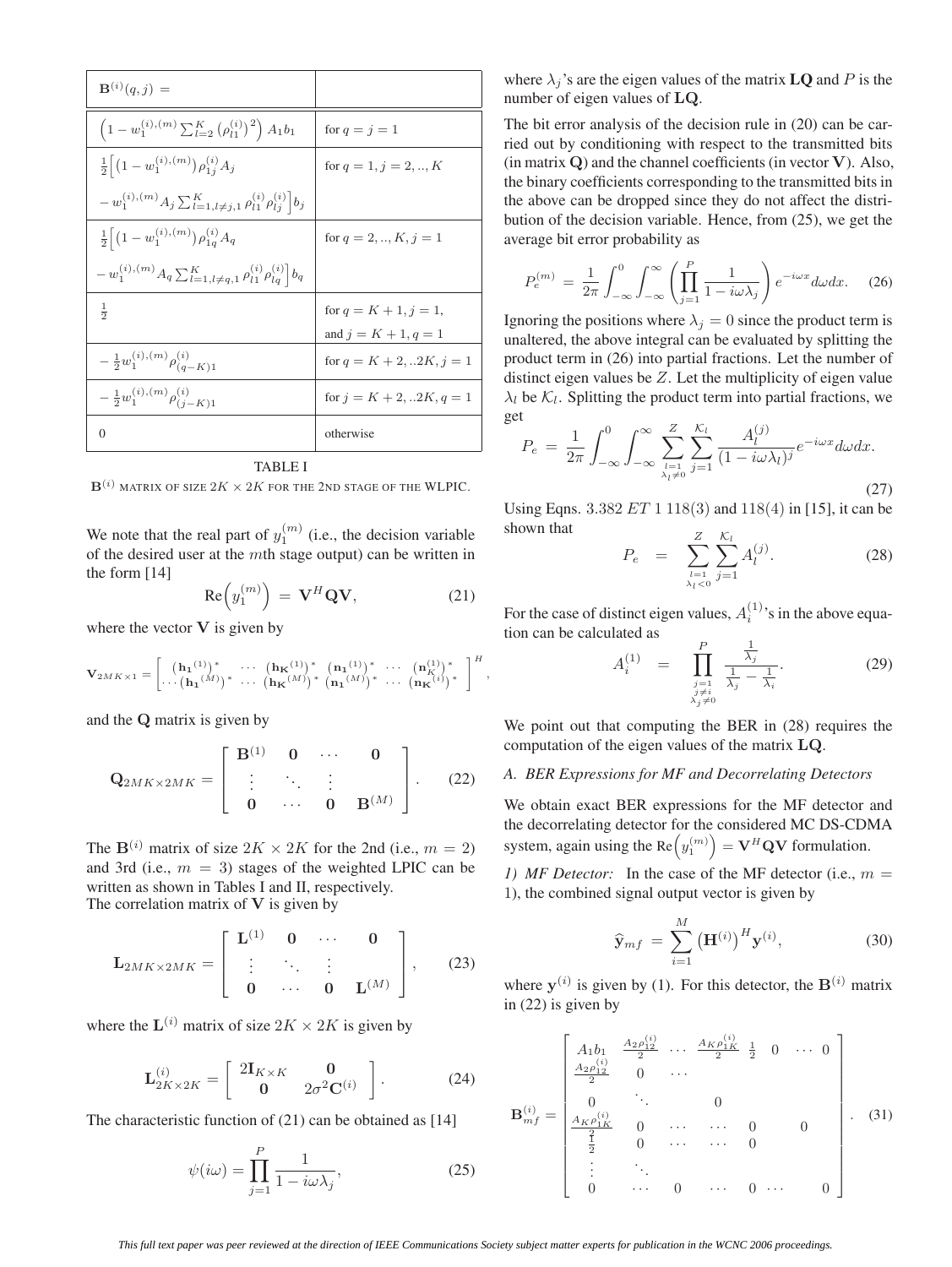| $\mathbf{B}^{(i)}(q,j) = \begin{bmatrix} 1 - w_1^{(i),(m)} \left( \sum_{l=2}^K \left( \rho_{l1}^{(i)} \right)^2 \left( 1 - w_l^{(i),(m-1)} \right) \right. \\ \end{bmatrix}$                   | for $q = j = 1$          |
|------------------------------------------------------------------------------------------------------------------------------------------------------------------------------------------------|--------------------------|
| $-\sum_{l=2}^K\sum_{\substack{r=1,\\r\neq l,1}}\rho_{l1}^{(i)}w_l^{(i),(m)}\rho_{rl}^{(i)}\rho_{r1}^{(i)}\bigg)\bigg]A_1b_1$                                                                   |                          |
| $\frac{1}{2}A_qb_q\bigg[w_1^{(i),(m-1)}\sum_{\substack{l=1\\l\neq q}}^{K}\sum_{\substack{r=1\\r\neq q}}^{K}\psi_l^{(i),(m-1)}\rho_{l1}^{(i)}\rho_{lr}^{(i)}\rho_{rq}^{(i)}$                    |                          |
| $-w_1^{(i),(m)}\sum_{\substack{l=2,\\l\neq q}}^{K}\rho_{l1}^{(i)}\rho_{lq}^{(i)}\big(1-w_l^{(i),(m-1)}\big)$                                                                                   | for $q = 2, , K, j = 1$  |
| $\left. + \, \rho_{q1}^{(i)} \big( 1 - w_1^{(i),(m)} \big( 1 - w_q^{(i),(m-1)} \, \textstyle \sum\limits_{\substack{l = 1, \\ l \neq q}} \, \big( \rho_{lq}^{(i)} \big)^2 \big) \big) \right]$ |                          |
| $\label{eq:3.1} \tfrac{1}{2}A_jb_j\Big[w_1^{(i),(m-1)}\sum_{\substack{l=1,\\l\neq i,1}}^K\sum_{\substack{r=1,\\r\neq i,l}}^Kw_l^{(i),(m-1)}\rho_{l1}^{(i)}\rho_{lr}^{(i)}\rho_{rj}^{(i)}$      |                          |
| $-w_1^{(i),(m)}\sum_{\substack{l=2,\\l\neq i}}^{K} \rho_{l1}^{(i)}\rho_{lj}^{(i)}\left(1-w_l^{(i),(m-1)}\right)$                                                                               | for $q = 2, , K, j = 1$  |
| $\left. + \, \rho_{j1}^{(i)} \big( 1 - w_1^{(i),(m)} \big( 1 - w_q^{(i),(m-1)} \, \textstyle \sum\limits_{\substack{l = 1, \\ l \neq j}} \, \big( \rho_{lj}^{(i)} \big)^2 \big) \big) \right]$ |                          |
| $\frac{1}{2}\left[1+w_1^{(i),(m)}\sum_{l=2}^K\left(\rho_{l1}^{(i)}\right)^2w_l^{(i),(m-1)}\right]$                                                                                             | for $q = K + 1, j = 1$ , |
|                                                                                                                                                                                                | and $j = K + 1, q = 1$   |
| $\frac{1}{2}w_1^{(i),(m)}\Big[-\rho_{(q-K)1}^{(i)}+\sum_{l=1, \atop l\neq (q-K)1}^{K} \rho_{l1}^{(i)}\rho_{l(q-K)}^{(i)}w_l^{(i),(m-1)}\Big]$                                                  | for $q = K + 2, , 2K$ ,  |
|                                                                                                                                                                                                | $i=1$                    |
| $\frac{1}{2}w_1^{(i),(m)}\Big[-\rho_{(j-K)1}^{(i)}+\sum_{l=1, \atop l\neq (j-K),1}\sum_{l=1}^R \rho_{l1}^{(i)}\rho_{l(m-K)}^{(i)}w_l^{(i),(m-1)}\Big]$                                         | for $j = K + 2, , 2K$ ,  |
|                                                                                                                                                                                                | $q=1$                    |
| $\theta$                                                                                                                                                                                       | otherwise                |
|                                                                                                                                                                                                |                          |

TABLE II  $\mathbf{B}^{(i)}$  matrix of size  $2K \times 2K$  for the 3rd stage of the WLPIC.

Using the  $\mathbf{B}^{(i)}$  matrices,  $i = 1, 2, \cdots, M$ , in the above, the corresponding eigen values and the probability of bit error in (28) can be computed for the MF detector.

*2) Decorrelating Detector:* In the case of the decorrelating detector, the decorrelated and combined signal output vector is given by

$$
\widehat{\mathbf{y}}_{dc} = \sum_{i=1}^{M} \left(\mathbf{H}^{(i)}\right)^{H} \left(\mathbf{C}^{(i)}\right)^{-1} \mathbf{y}^{(i)}.
$$
 (32)

For this decorrelating detector, the  $B^{(i)}$  matrix is given by

$$
\mathbf{B}^{(i)}(q,j) = \begin{cases} A_1 b_1, & q = j = 1 \\ \frac{\left(\mathbf{C}^{(i)}\right)_{(q-K,1)}^{-1}}{2}, & K+1 \le q \le 2K, j = 1 \\ \frac{\left(\mathbf{C}^{(i)}\right)_{(j-K,1)}^{-1}}{2}, & q = 1, K+1 \le j \le 2K \\ 0, & \text{otherwise,} \end{cases}
$$

using which the BER in (28) can be computed.

## V. RESULTS AND DISCUSSION

In this section, we present numerical results of the BER performance of the proposed WLPIC scheme for MC DS-CDMA. We computed the analytical BER performance for the 2nd and 3rd stages of the weighted LPIC for different number of subcarriers,  $M$ , and number of users  $K$ . We used random binary sequences of length  $N$  as the spreading sequences on

each subcarrier. In all the performance plots  $NM$  is taken to be 256 (i.e., the number of chips per bit on each subcarrier is chosen such that the total system bandwidth is fixed regardless of the number of subcarriers used). We take the number of subcarriers  $M$  to be 1, 2, and 4. We also keep the total transmit power to be the same irrespective of the number of subcarriers used. BER performance is computed in near-far scenarios where some users transmit with higher powers than the desired user. We take user 1 as the desired user.

In Fig. 3, we plot the bit error performance of the desired user at the 2nd and 3rd stage outputs of the WLPIC for  $K = 16$ users,  $M = 2$  subcarriers, and  $N = 128$  chips per bit on each subcarrier, in a near-far scenario where users 2,4, and 5 are received with 10 times more power than the desired user 1 (i.e.,  $A_2/A_1 = A_4/A_1 = A_5/A_1 = 10$ ). The performance of the 2nd and 3rd stages of the conventional LPIC (CLPIC), the MF detector, and the decorrelating (DC) detector are also shown for comparison. It is noted that in CLPIC, all weights are unity (i.e., weights are not optimized to maximize the subcarrier SIR). From Fig. 3, it can be observed that the proposed WLPIC clearly performs better than the MF detector as well as the CLPIC; this is expected since in the MF detector there is no cancellation, whereas, in the CLPIC there is cancellation but the weights are not optimum. Also, the proposed WLPIC is found to perform close to the DC detector. We have also evaluated the BER performance through simulations and compared with the analytical results. The analytical and simulation results matched as there are no approximations involved in the analysis.